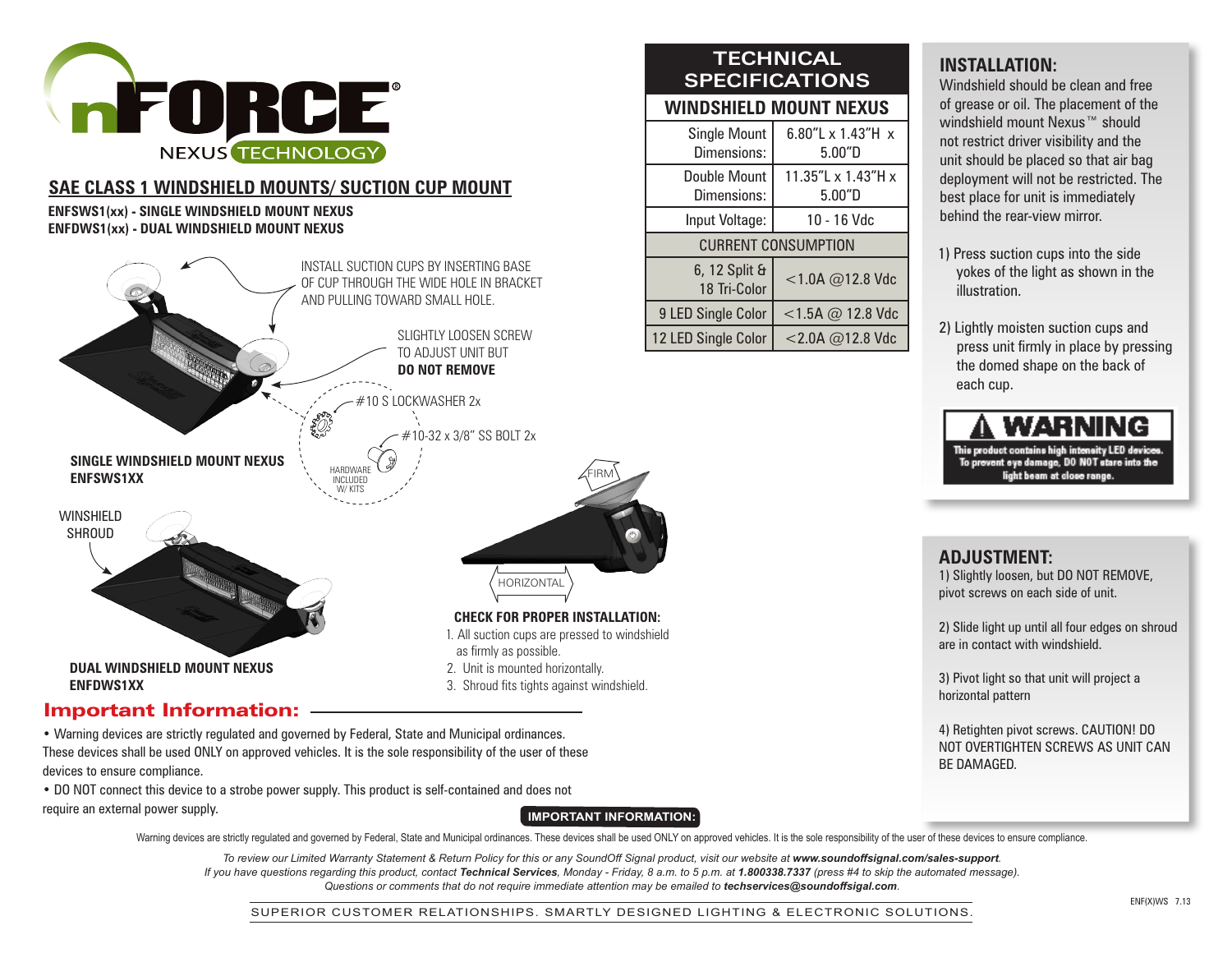

#### **CIGARETTE PLUG**



### **OPERATION:**

Electrical Connections & Flash Pattern Selection:

See diagram above for Power ON, Power OFF and Pattern SELECT switch positions. Turn the light on by pressing the Power ON button. Pressing and holding the pattern select switch will allow you to change various settings on the module. Reference the set-up table.

### **PATTERN SELECT & SYNC CONFIGURATION INSTRUCTIONS**

### **SETUP LIGHTS:**

#### **Simultaneous or Alternate Function**

**•**Dual Lights Only - This function toggles between simultaneous or alternate flash

#### **Color swap**

**•** Off or On. 2-color and 3-color modules, it changes which color flashes first.

**\*Cannot access this funtion w/cig plug. Buy Permanent Mount w/wires instead.**

| <b>SETUP TABLE</b> |                                                                                                                       |                |                                                                                                      |                                    |  |  |  |  |  |
|--------------------|-----------------------------------------------------------------------------------------------------------------------|----------------|------------------------------------------------------------------------------------------------------|------------------------------------|--|--|--|--|--|
|                    | <b>SECONDS</b>                                                                                                        |                | <b>USER INTERFACE</b>                                                                                |                                    |  |  |  |  |  |
| ∗                  | <b>FROM</b>                                                                                                           | T <sub>0</sub> | <b>VISUAL FEEDBACK</b>                                                                               | <b>ACTION TAKEN</b>                |  |  |  |  |  |
|                    | 0                                                                                                                     | 1              | STEADY-HIGH (60%)                                                                                    | FORWARD ONE PATTERN                |  |  |  |  |  |
|                    | 1                                                                                                                     | $\mathfrak z$  | STEADY-LOW (30%)                                                                                     | <b>BACKWARD ONE PATTERN</b>        |  |  |  |  |  |
|                    | 2                                                                                                                     | 3              | 0FF                                                                                                  | COLOR SWAP (OFF OR ON)             |  |  |  |  |  |
|                    | 3                                                                                                                     | 4              | STEADY - HIGH (60%)                                                                                  | SIMULTANEOUS OR ALTERNATE          |  |  |  |  |  |
|                    | 4                                                                                                                     | 5              | STEADY - LOW (30%)                                                                                   | SEPARATE COLOR CONTROL (OFF OR ON) |  |  |  |  |  |
|                    | 5                                                                                                                     | 6              | 0FF                                                                                                  | <b>RESET TO PATTERN 1</b>          |  |  |  |  |  |
|                    | $6\overline{6}$                                                                                                       | $\overline{7}$ | <b>FACTORY RESET (PATTERN 1, COLOR</b><br>SWAP: OFF, SEQUENCE TYPE:1)<br>SEPARATE COLOR CONTROL: OFF |                                    |  |  |  |  |  |
|                    | If held longer than 7 seconds, the light will go back to flashing the current<br>pattern and no action will be taken. |                |                                                                                                      |                                    |  |  |  |  |  |